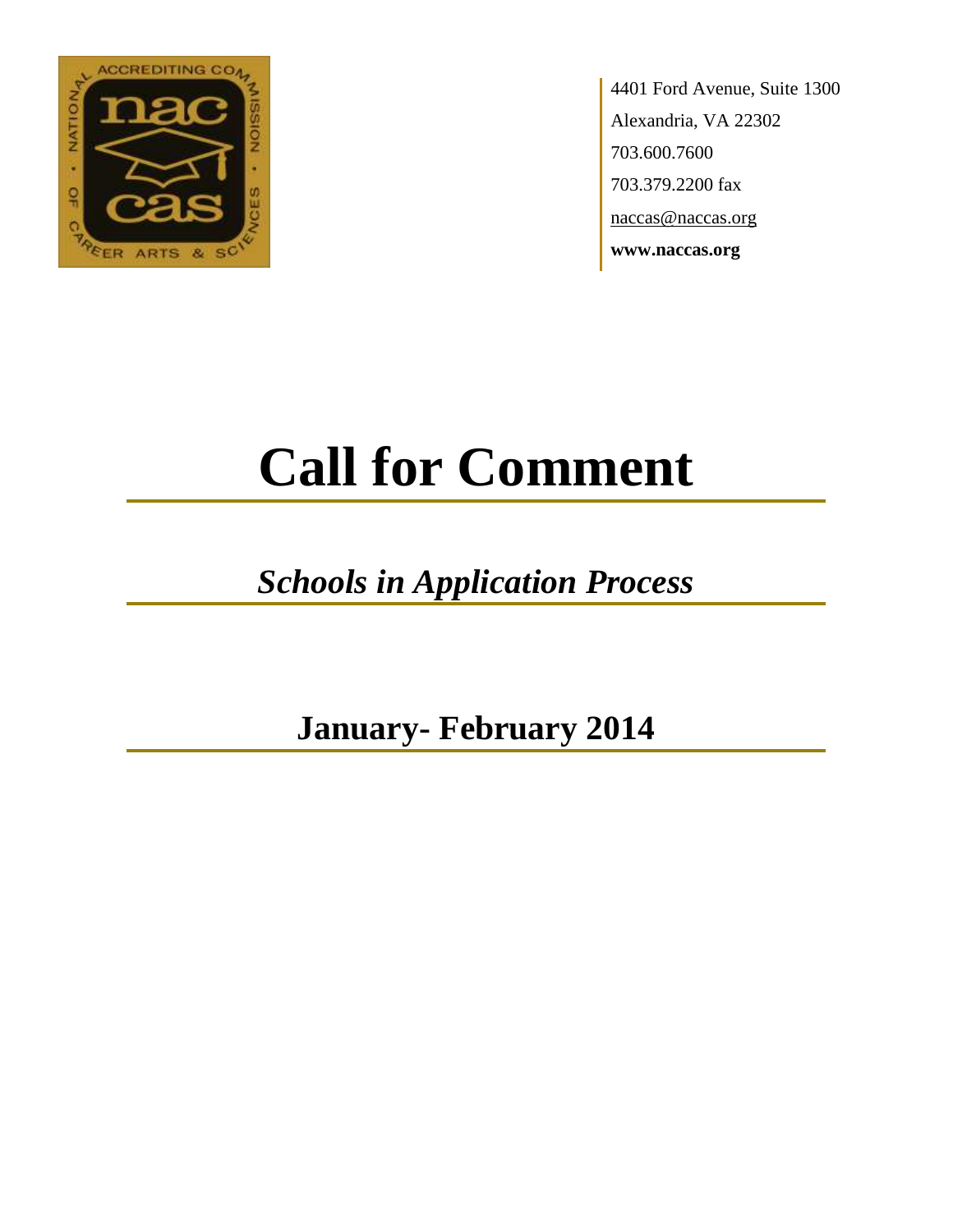#### -- **List of Schools in the Application Process**

*In accordance with Sections 10.0 and 10.1 of NACCAS' Rules of Practice and Procedure and 34 CFR 602.23(b), the NACCAS Board of Commissioners seeks comments on institutions that are currently in the process of applying for accreditation or renewal of accreditation.*

Instructions: If you have information that would contribute to the Commission's review of any of the institutions listed below, please complete the attached comment form and e-mail it to Erica Wilkerson at ewilkerson@naccas.org. Please include the following in the subject line of your email: School List Call for Comment: January- February 2014. Pursuant to Section 10.1 of NACCAS' *Rules of Practice and Procedure*, please submit all comments within (15) days of the date of distribution of this Call for Comment.

#### California

Bridges Beauty College Ref. #A14180-01 9170 Foothill Boulevard Rancho Cucamonga, CA 91730 **Process: Initial Additional Location Accreditation**

#### Illinois

Cosmetology Training Center Ref. #023188-00 3408 West North Avenue Stone Park, IL 60165 **Process: Renewal of Accreditation**

#### MARYLAND

The Colorlab Academy of Hair Ref. #030010-00 227 Archer Street Bel Air, MD 21014 **Process: Renewal of Accreditation**

#### MASSACHUSETTS

Jupiter Beauty Academy **Ref.** #031046-00 15-17 Freeport Way Boston, MA 02122 **Process: Renewal of Accreditation**

#### MICHIGAN

Tri - State School of Hair Design, Inc. Ref. #A32104-01 2103 West Michigan Avenue Coldwater, MI 49036 **Process: Initial Additional Location Accreditation**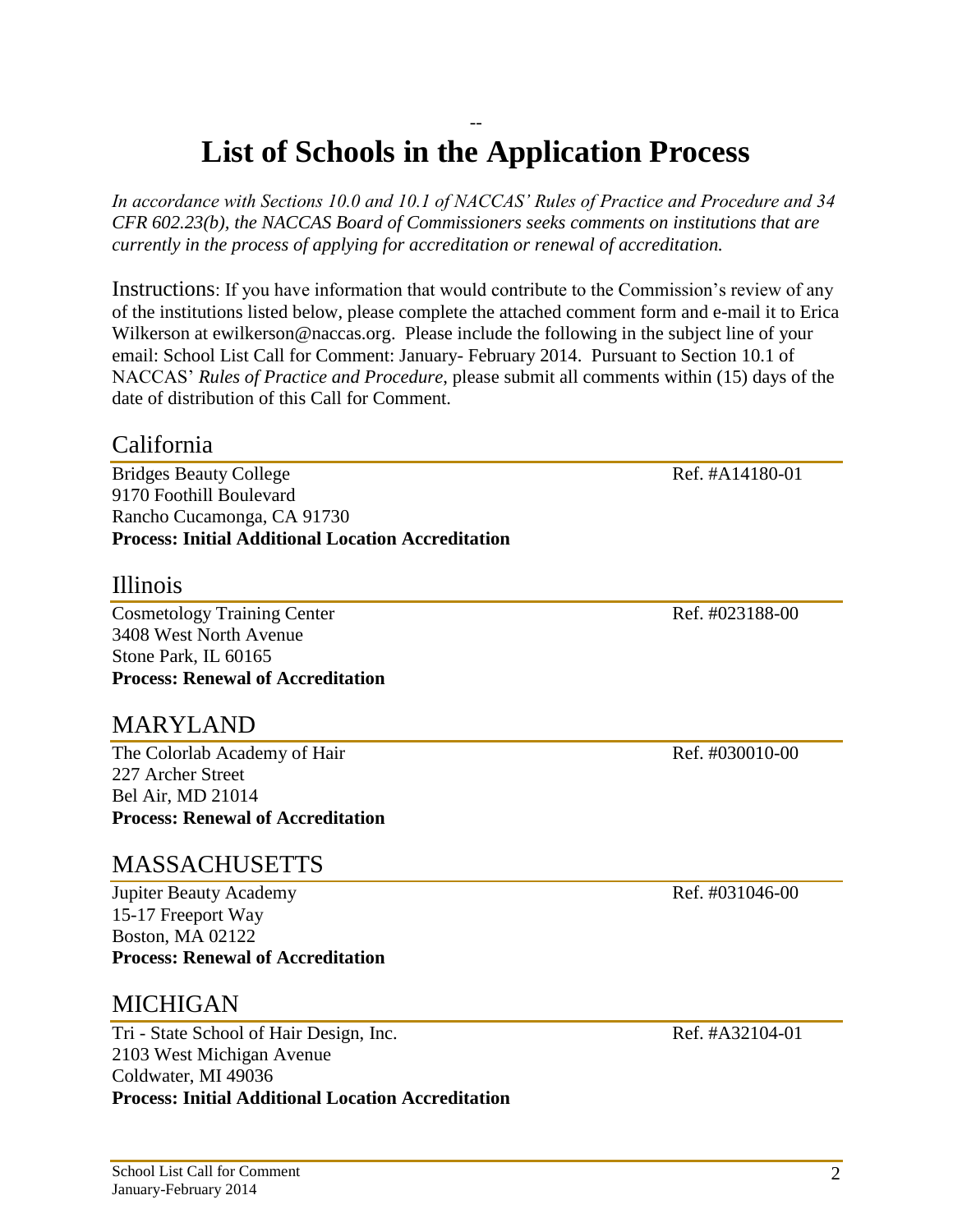#### MISSOURI Xenon International Academy Ref. #B26026-01 15435 Clayton Road Ballwin, MO 63011 **Process: Renewal of Accreditation**

#### PENNSYLVANIA

Empire Beauty School Ref. #A48017-14 Cedarbrook Plaza 1000 Easton Road Wyncote, PA 19095 **Process: Initial Additional Location Accreditation**

#### **TEXAS**

Total Transformation Institute of Cosmetology Ref. #053212-00 907 Highway 80 San Marcos, TX 78666 **Process: Renewal of Accreditation**

#### WASHINGTON

Northwest Hair Academy – Bellingham Ref. #A57040-02 4192 Meridian Street Bellingham, WA 90226 **Process: Initial Additional Location Accreditation**

Northwest Hair Academy – Yakima Ref. #A57040-03 401 North 1st Street Yakima, WA 98901 **Process: Initial Additional Location Accreditation**

3